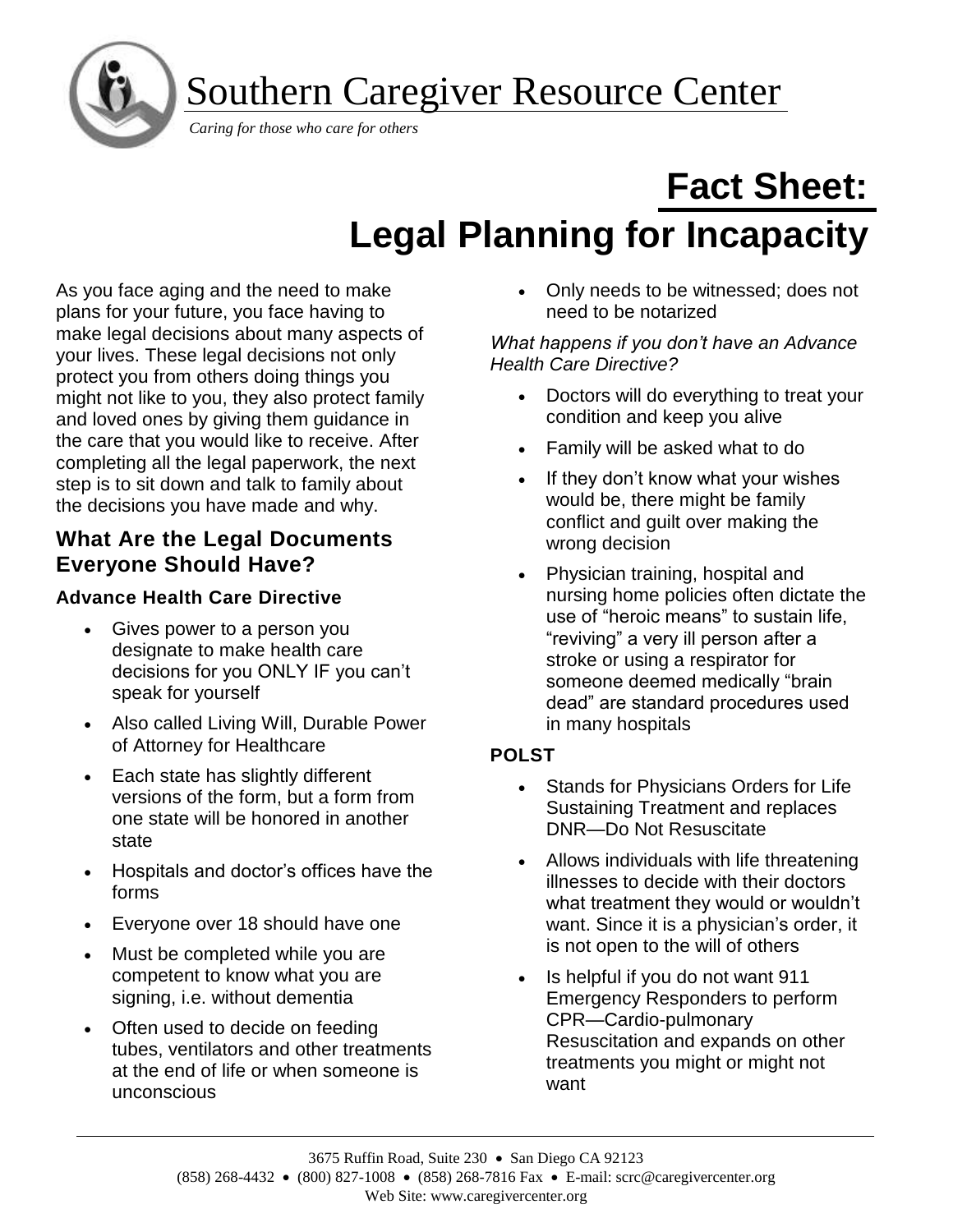#### *What happens if you don't have a POLST?*

If 911 is called, EMTs are required to do everything possible to resuscitate a person and keep him/her alive until they arrive at the hospital

#### **Will**

Says how you want your estate (money and belongings) to be dispersed to family, friends, organizations, etc. after you die.

- Also called Last Will and Testament
- Each state has different laws about estates, but most states will honor an out state will
- Can be hand written or completed using on line forms, but necessary to be witnessed and/or notarized
- If estate is complicated or over \$100,000, it is best to have an attorney help you write the will or review what you wrote
- Must be completed while you are competent to know what you are signing, i.e. without dementia
- In a will, you appoint someone to be the executor or administrator who will pay your final bills and see that your wishes are carried out
- Probate is the transferring of property when someone dies. The probate court oversees the executor to assure that the estate is divided as stated in the will

#### *What happens if you don't have a will?*

• If you die without a will, the court will probate your estate, e.g. decide how your estate should be distributed.

#### **Durable Power of Attorney for Finance**

Allows someone to access your finances, including checking account, investments, property in order to pay your bills.

- A Durable Power of Attorney is valid even if you are incapacitated
- Must be completed while you are competent to know what you are signing, i.e. without dementia
- Needs to be someone you trust as this person has a lot of control over your finances. If you don't have someone you trust, you should consult a professional
- Spouses might not have access to all of your funds unless everything, including investments, is held as joint property

#### *What happens if you don't have a Power of Attorney for Finance?*

If you don't have a durable power of attorney for finance and you can't manage your finances, a judge will have to appoint someone to do so. It may mean you will have to be conserved, e.g. someone appointed by the court will oversee your care and finances.

#### **Final Arrangements**

- Decide whether you would like cremation or burial and let the family know. Also let loved ones know about your wishes regarding organ donation and other special arrangements
- Put your wishes in writing in a place family members can find them
- The more decisions you make beforehand, the fewer decisions family has to make during a difficult time when they are grieving

*What happens if you don't make your wishes known about final arrangements?*

• Family can often be in conflict about what you would have wanted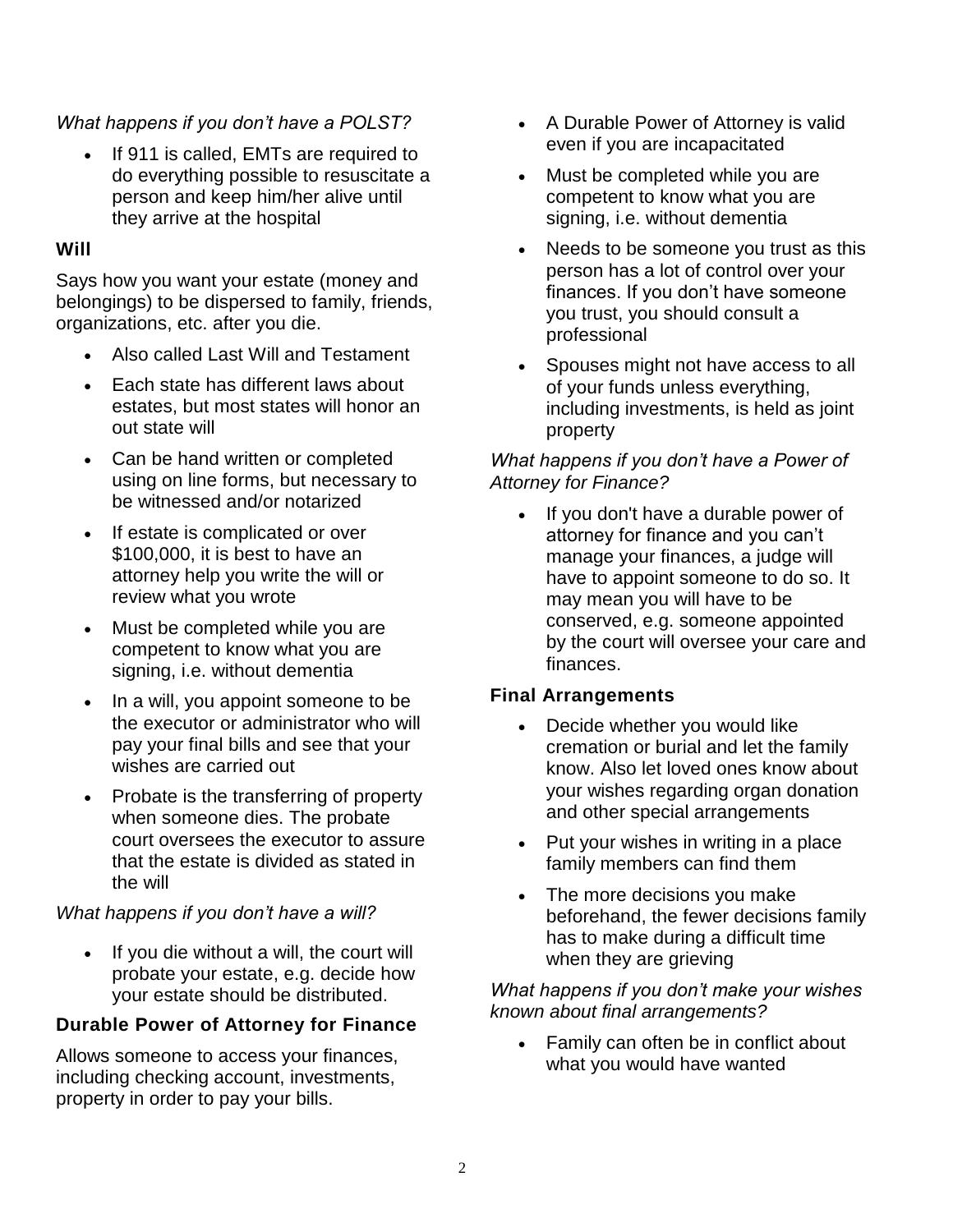The law can determine who has the power to make the decision if it is unclear or there is conflict

## **What Are the Other Things You Might Need?**

#### **Trusts**

A trust creates a legal entity that holds your assets for you so that your estate does not have to go through probate when you die.

- Also called a Living Trust
- You name a trustee to oversee the trust both while you are alive and to distribute the trust to beneficiaries when you die
- You may be the trustee of the trust while you are alive, in which case you name a successor trustee for the trust who will manage it after you die or become incapacitated
- A revocable trust allows you to control everything that happens in the trust while you are alive
- An irrevocable trust cannot be changed without the beneficiary's consent
- There are many options for trusts for specific purposes, such as:
	- o Special Needs Trusts—puts money aside to help someone who is disabled
	- o Charitable Trust—money given to a charity
	- o Bypass Trust—irrevocable trust passes assets to the spouse and then the children at death of second parent, limiting estate taxes
	- o Life Insurance Trust—removes life insurance from estate and thus estate taxes

o Generation Skipping Trust allows grandchildren to directly inherit without paying taxes

#### *What happens if you don't have a trust?*

• Depending on the value of your assets, your estate will go through probate which can take several months and incur costs to the court.

### **Beneficiary Forms**

Bank accounts, investments, insurance, and retirement plans can be designated as "payable on death" to a named beneficiary, which means the funds don't have to go through probate.

• Allows access to funds immediately, rather than waiting for probate to close

*What happens if you don't have fund "payable on death?"*

• Unless funds are in a trust, the estate must be probated through the court which can take several months (when the funds might not be available) and incur costs to the court.

#### **Where to Find My Important Papers**

Have a central place to keep wills, trusts, powers of attorney, etc. so that family members will know where to look for these documents.

#### *What happens if you don't have a central place?*

• Often, particularly in times of emergency and stress, we get confused and don't know where something important might be. Having a place to go to will reduce the possibility of forms being misplaced or lost. The legal forms are necessary to assure the care you or a loved one might want are carried out.